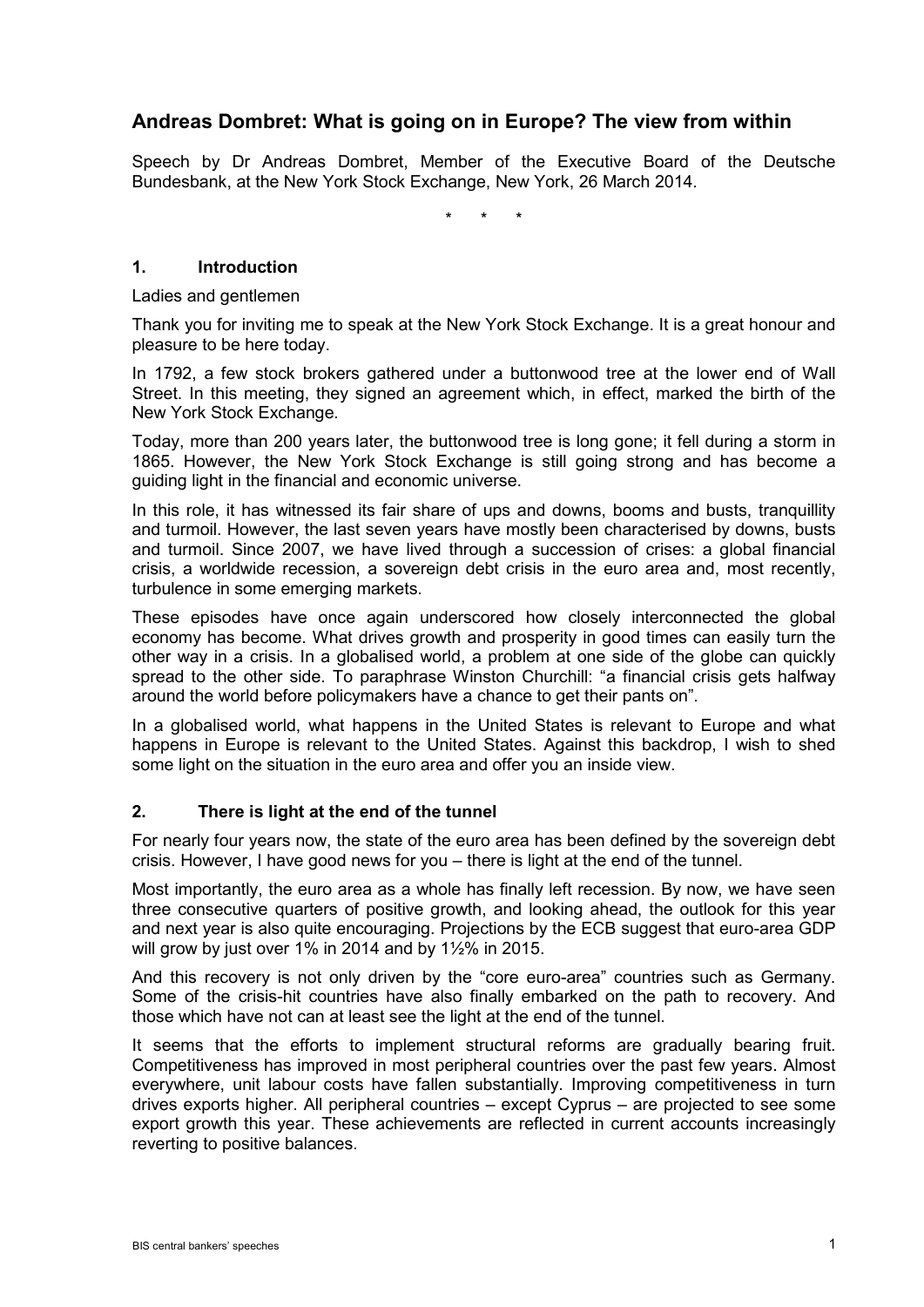And Germany is part of this rebalancing equation. Since 2007, Germany's current account surplus vis-à-vis the euro area has shrunk continuously from 4½% of GDP to 2% of GDP. As business investment in Germany is projected to pick up in 2014 and 2015, this rebalancing should continue.

The progress that these abstract figures reflect is also visible in more concrete events. For example, Ireland and Spain have exited their financial support programmes without any friction. And Portugal is planning to leave its adjustment programme in the first half of this year. All three countries recently returned to the sovereign bond markets at relatively low yields.

It seems that international investors are increasingly acknowledging the countries' efforts and achievements. In the case of Ireland and Portugal, international investors have bought more than 80% of the newly issued bonds. At the same time, stock markets in these economies have been rising for some time now. These developments underscore the progress that some peripheral euro-area countries have made in adjusting their economies.

However, due to different starting points some countries are naturally more advanced in their adjustment process than others. Especially in Greece further efforts are necessary to manage the turnaround.

# **3. The role of monetary policy**

Now, what is the role of monetary policy in this process? Monetary policy certainly helped to prevent the crisis from escalating. Still, there is one thing we should be clear about: monetary policy cannot solve the underlying causes of the crisis.

Nevertheless, some observers propose an even more expansionary monetary policy. They are worried about the risk of deflation in the euro area. It is certainly true that current inflation rates are rather low but, in my view, the risk of deflation is limited. And on this issue, the Bundesbank and the ECB agree.

The argument rests on three pillars:

- First, around two-thirds of the drop in inflation is due to falling prices for energy and food. These are exogenous factors and their effects are likely to be temporary.
- Second, low inflation rates in the euro area are partly the result of necessary adjustments in the crisis-hit countries. These should also be one-off effects.
- Third, there are no signs of a self-enforcing downward spiral of prices and wages. Long-term inflation expectations are firmly anchored at a level that is in line with the ECB's definition of price stability. Private households do not seem to be postponing expenditure in expectation of a further drop in prices. There are no indications of a substantial increase in the savings rate.

Fears of a fate similar to that of Japan are therefore misplaced. Moreover, the notion of Japan's "lost decades" needs to be seen in perspective. The weak growth in Japan is partly a natural consequence of the country's changing demographics, as the working-age population there has been shrinking since the mid-1990s. That, incidentally, is an economic policy challenge that awaits some euro area economies in the years to come – most notably Germany.

#### **4. There are still some obstacles to overcome**

So, even after taking into account the issue of deflation, we can still see the light at the end of the tunnel. However, we have not reached it yet. There may still be some obstacles that could block the way – some of them we can already see, others we cannot see.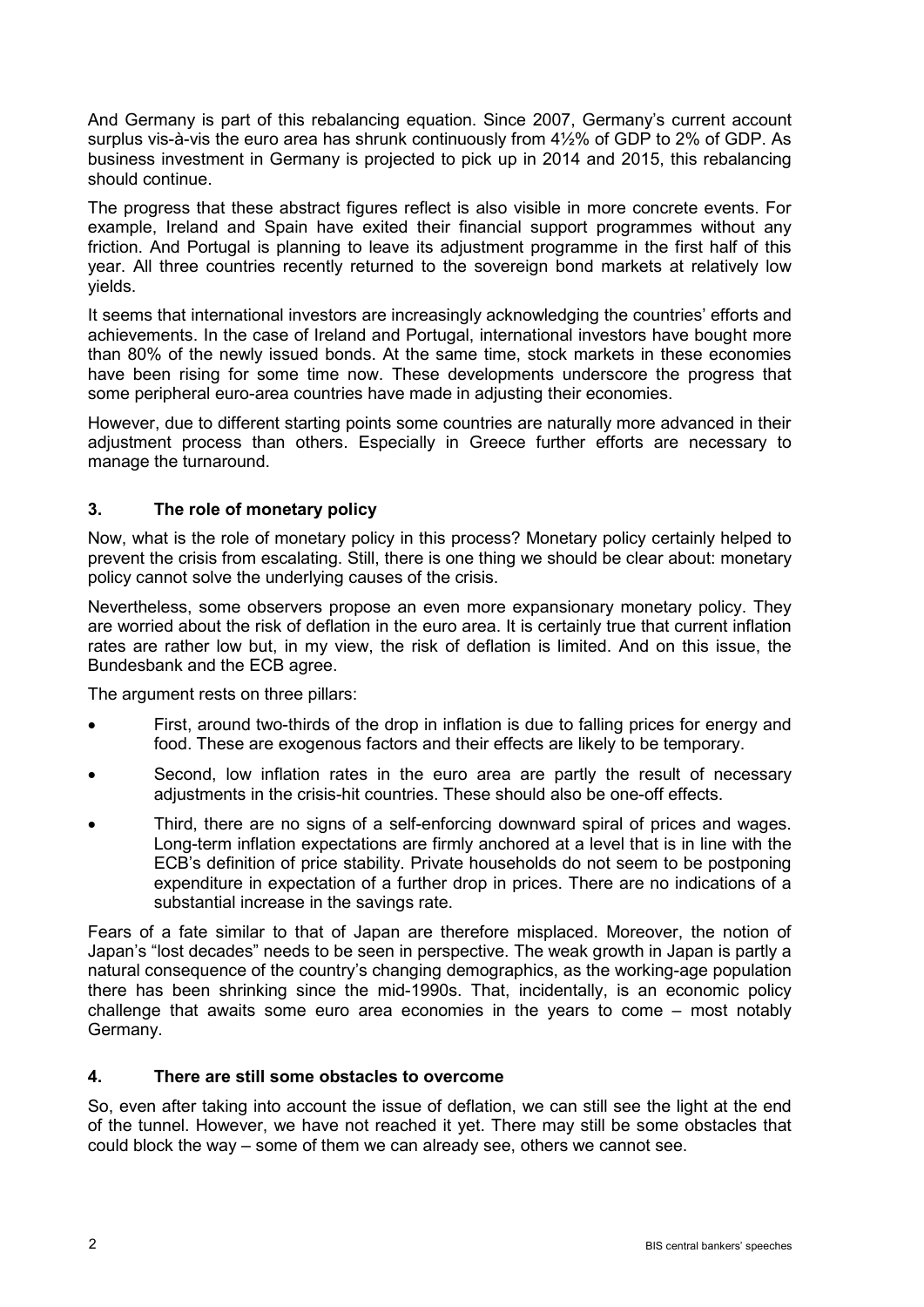The latter are what Frank Knight, one of the founders of the Chicago school of economics, called "unknown unknowns". A recent example is the political crisis in Ukraine. However, while this is an example of an "unknown unknown", it has only limited potential to prevent us from reaching the end of the tunnel. Ukraine contributes only a quarter of a percent to global economic output. Furthermore, the exposure of European banks to Ukraine is relatively small. According to data from the Bank for International Settlements it stands at about US\$23 billion.

A known obstacle that could block our way, on the other hand, is the prolonged period of very low interest rates. But please do not misunderstand me: the current status of monetary policy is certainly adequate. Nevertheless, when interest rates stay very low for a very long time, we may experience unwanted side-effects.

One of these side-effects is the search for yield. Investors may eventually increase the risk of their investments to make up for the shortfall in yields caused by low interest rates. And, indeed, it seems that investors already began their search for yield. In corporate debt markets, for instance, valuations are already somewhat stretched. And in the global lowinterest rate environment, ambitious valuations may well spread to other market segments.

In this regard, the strong recovery in the property markets of some euro-area countries should set us thinking. Take the German housing market, for example. Between 2009 and 2012, prices in large cities rose by almost 25%. And, in 2013, they increased by another 8.9%. Calculations by the Bundesbank already point to overvaluations in urban areas.

Nevertheless, when looking at the German market as a whole, the situation seems less dramatic. In 2013, prices rose by an average of 4.5% – a figure that does not give too much cause for concern. Overall, prices in Germany have not yet moved away from fundamentals.

For me, warning bells would start ringing if there was a rapid increase in housing prices accompanied by a significant rise in lending. And even more warning bells would be ringing if this rise in credit was accompanied by deteriorating lending standards. Having said that, I can assure you that at this point in time I am surrounded by silence.

But it is not only bond markets and housing markets we have to look at. Since we are at the NYSE, let us take a look at stock markets. In 2013, there was only one way for most stock markets to go and that was up. The EuroStoxx 50 increased by 18%, the FTSE 100 by 14%, the Dow Jones by 28%, and the Nikkei skyrocketed by as much as 57%. Market volatility decreased, too. After years of risk aversion, sentiment switched to a "risk on" mode.

Did financial markets enter a new phase of "irrational exuberance"? Such a verdict is certainly debatable. But financial markets are at least anticipating significant further improvements in economic fundamentals and prospects. And they are anticipating that governments around the world will continue to implement the necessary reforms. These expectations create vast scope for confidence shocks.

This, in turn, interacts in an unfavourable way with another risk arising from a prolonged period of low interest rates. A prolonged period of low interest rates could set the wrong incentives. It could encourage banks to postpone necessary balance sheet adjustments. And it might induce governments to postpone necessary structural reforms and the consolidation of public finances.

In my view, this could be the biggest threat to the recovery process. The improved outlook together with low interest rates could lead to complacency and reform fatigue. We cannot let this happen. We cannot let it happen because there is still a lot to do to put the euro area back on a solid footing. Reform at the national level must continue and, looking to the future, reform at the European level is equally important.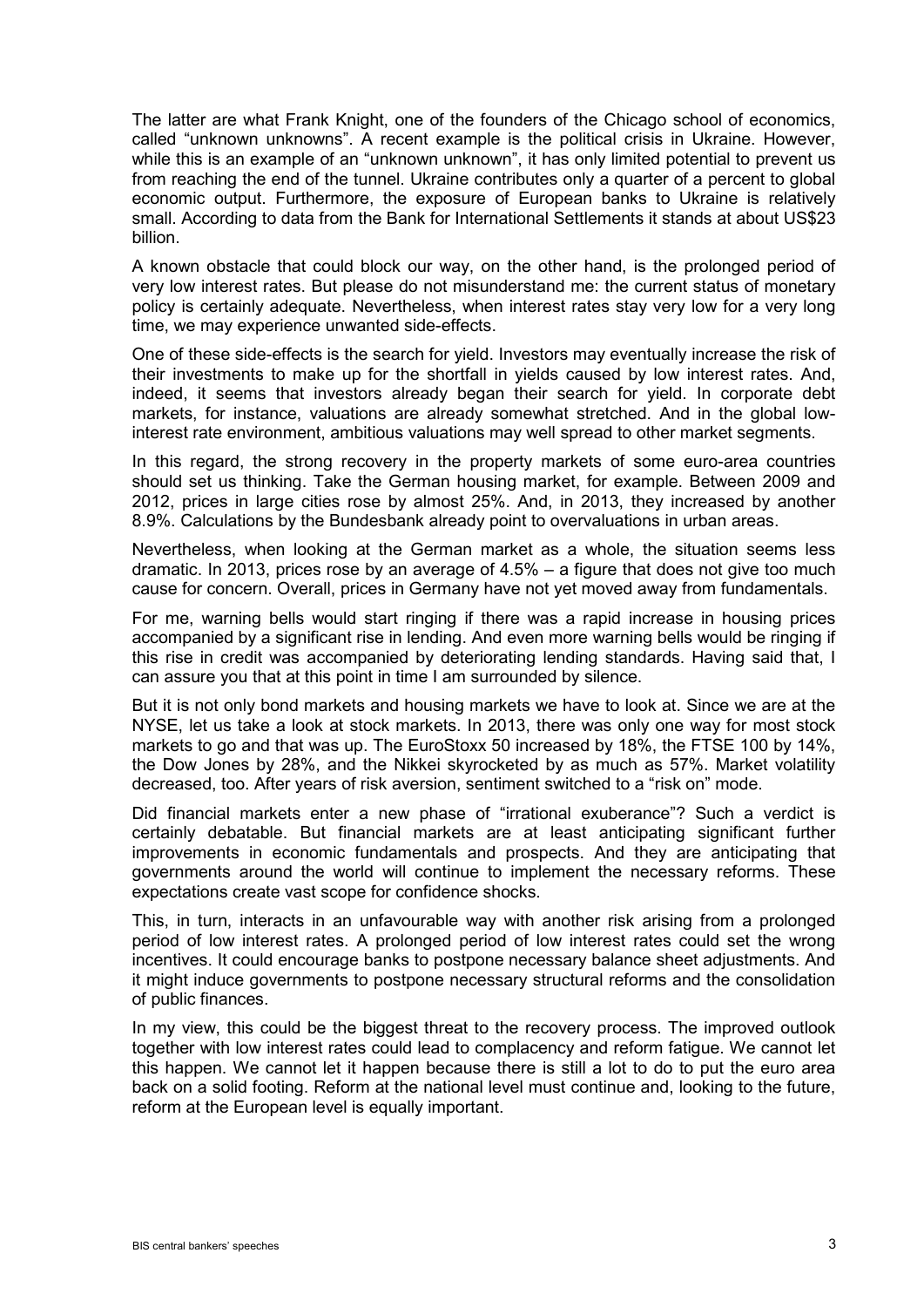## **5. How do we get to the end of the tunnel?**

At the European level, the most important project is the banking union. The banking union is most certainly the biggest step since the introduction of the euro. And it is the most logical step to take. A single currency requires integrated financial markets and this includes the supervision of banks.

Consequently, one of the pillars the banking union rests upon is a Single Supervisory Mechanism – that is European bank supervision for the largest banks. Centralising supervisory powers in such a way can foster a comprehensive and unbiased view upon banks. It also enables policy action that is not held hostage by national interests. Thus, it will contribute to more effective supervision and better cross-border cooperation and coordination.

However, the banking union does not rest on one pillar alone. A second pillar is necessary to keep everything in balance. This second pillar is the Single Resolution Mechanism. European bank supervision requires European bank resolution – otherwise there would be an imbalance between liability and control.

In a wider sense, resolution mechanisms are essential to solve the too-big-to-fail-problem. Large banks must be able to fail without endangering the stability of the whole system. Otherwise, the government would have to step in to prevent a systemic crisis. This would create an asymmetry: If everything goes well, the bank wins. If everything goes downhill, the taxpayers lose. This creates moral hazard for banks, endangers financial stability and threatens public finances.

The Single Resolution Mechanism will solve this problem. It will allow authorities to restructure or resolve banks without putting taxpayers' money at risk. In the future, whenever a bank fails, resolution costs will have to be borne first by shareholders and creditors. After that, a bank-financed resolution fund will come into play, and only as a last resort are public funds to be used and the taxpayer made to pay.

And there is even more to do before the banking union starts. One of the biggest preparatory steps is undoubtedly the Comprehensive Assessment of those banks which will fall under European supervision. This Comprehensive Assessment consists of two elements: a backward-looking Asset Quality Review and a forward-looking stress test.

The objective of the Asset Quality Review is to uncover legacy assets in banks' balance sheets that were accumulated while the banks were under national supervision. The objective of the stress test is to assess how resilient banks are to stress scenarios.

Any capital shortfalls revealed by the Comprehensive Assessment have to be rectified before the banking union starts. Ideally, this would primarily involve private funds. If private funds should not be available and the bank has a sustainable business model, the respective government could step in. Ultimately, it is a question of who is responsible for past failings in banking supervision – and that is the individual member states.

The Comprehensive Assessment will allow the banking union to start with a clean slate. At the same time, it will support the necessary deleveraging of European banks. Balance sheets will eventually be "cleaned up" and any doubts regarding their quality will be removed. This will improve banks' capacity to lend to the real economy and thus support economic growth. Against this backdrop, it is crucial that the Comprehensive Assessment is conducted in a tough and thorough manner.

In this context, let me briefly compare the European stress test with the corresponding stress tests for the United States. One question might be: which of the two is stricter? Well, comparing the strictness of these two stress tests is not that simple. In the United States, a threshold of 5 per cent of capital relative to a bank's risk weighted assets is stipulated, in Europe, it is 5.5 per cent. Does this mean the European stress test is stricter? In my mind, such a comparison is inadequate.